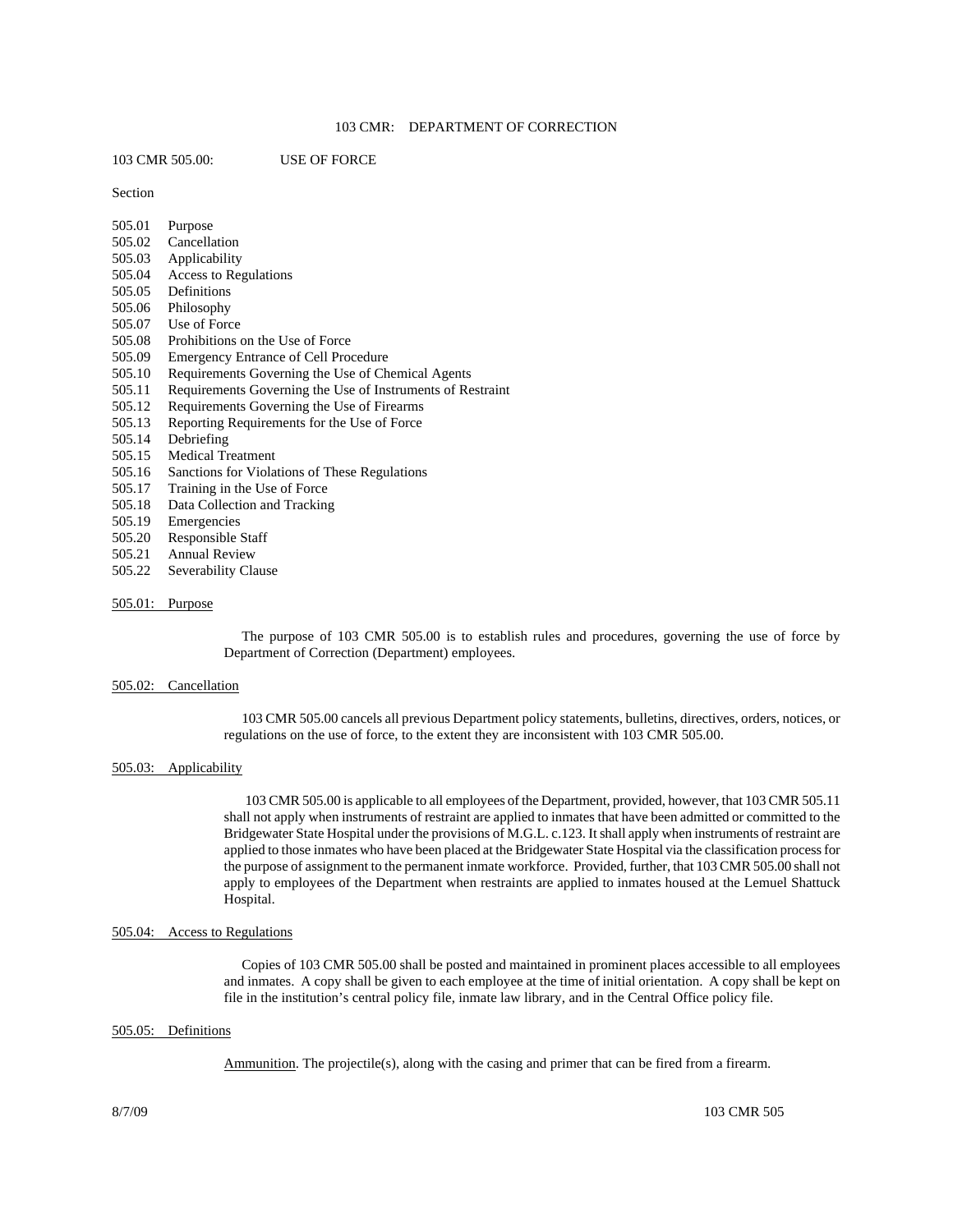## 505.05: Continued

Business Hours. Monday through Friday, 9:00 a.m. to 5:00 p.m. excluding holidays.

Chemical Agents. Device or instrument that contains or emits a liquid, powder, or any other substance designed to incapacitate. This includes, but is not limited to, tear gas cartridges and self-contained sprays.

Commissioner. The Commissioner of the Department of Correction.

Department. The Department of Correction.

Department Duty Officer Station. Designated site that assists the processing of information for the Duty Officer System.

Deputy Commissioner of Administrative Services. One of three Department Deputy Commissioners whose duties include, but are not limited to the management of the Special Operations Division. For the purposes of 103 CMR 505.000, the Deputy Commissioner acts as the Tactical Operations Commander and is in the chain of command during the review process of all tactical uses of force.

Deputy Commissioner of the Prison Division. One of three Deputy Commissioners of the Department of Correction. The Deputy Commissioner is in charge of all facility operations as well as the Central Transportation Unit, Inmate Disciplinary Unit, Office of Investigative Services and Prison Rape Elimination Act (PREA).

Director, Special Operations Division. The Department staff person responsible for the daily operations of the Special Operations Division of the Department of Correction.

Director, Health Services. The staff person charged with the administration of the Health Services Division of the Department of Correction.

Emergency. Any situation where the failure of an individual to take immediate action would place that individual or another at imminent risk of death or serious bodily injury.

Employee. An employee of the Department of Correction. For the purposes of 103 CMR 505.00 only, employee shall also refer to individuals paid for services performed within a correctional institution for or through a contracted service or agency.

Excessive Force. Force applied that exceeds reasonable force, or force which was reasonable at the time its use began but was used beyond the need for its application.

Firearm. A pistol, revolver, or other weapon of any description, loaded or unloaded, from which ammunition can be fired.

Force. The use of physical power. The use of a weapon, a chemical agent, specialty impact device or instrument of restraint to compel, restrain, or otherwise subdue a person.

Four. Point Restraint - Any combination of instruments of restraint such that the four limbs of an inmate are restrained at any one time, in any manner, to a fixed object.

Institution Duty Officer. The staff person assigned the duties as institution duty officer by the superintendent.

Instruments of Restraint. Equipment authorized for use during the transportation of inmates to prevent escape, or to prevent injury to self, others or property. Instruments of restraint shall include, but not be limited to: handcuffs, waist chains, leg restraints, soft restraints, flexible restraints or any other device or equipment authorized by the Commissioner.

Medical Director. Physician designated by the Contractual Medical Provider as responsible for health services and medical judgments at each Department institution.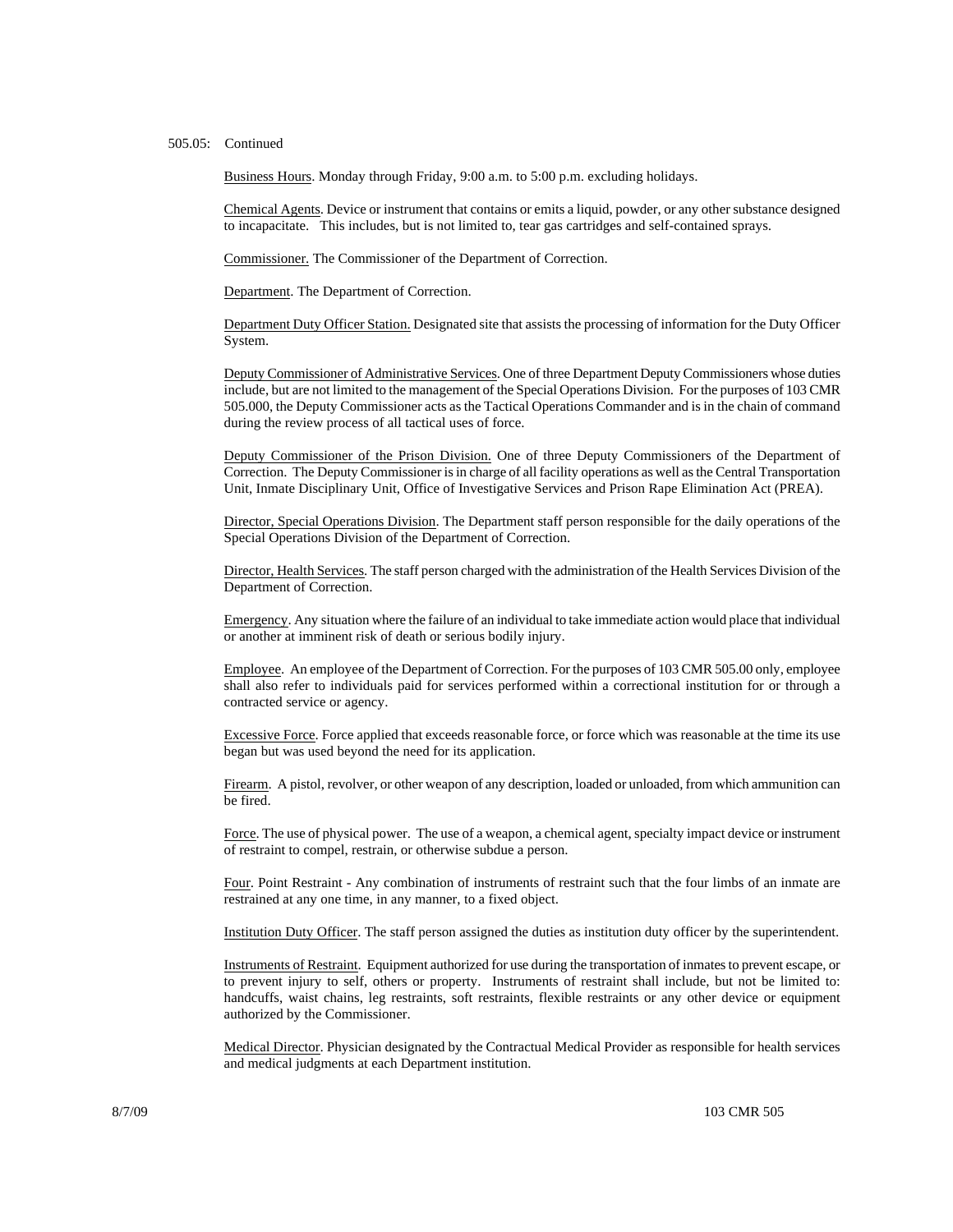#### 505.05: continued

Office of Investigative Services/Apprehension Unit. The unit of the Department of Correction that conducts investigations at the direction of the Deputy Commissioner of the Prison Division, and is responsible for the apprehension of escaped inmates.

Reasonable Force. The use of physical power, a weapon, a chemical agent, specialty impact device, or instrument of restraint applying the least amount of force necessary in a manner to carry out the actions listed in 505.07(2) (a) through (j).

Serious Bodily Injury. Any injury which creates a substantial risk of death or any injury which is likely to cause serious permanent disfigurement, or the loss or extended impairment of any limb, organ or other part of the body.

Shift Commander. The staff member responsible for the supervision of all security staff during a given tour of duty, ensuring that said staff maintain the safety and security of the institution, and provide for the care and custody of all inmates housed within the institution, in accordance with all Department policy statements, bulletins, directives, orders, notices, rules or regulations. The shift commander may also be responsible for institutional operations during the absence of higher ranking staff.

Specialty Impact Device. Any device or munitions authorized by the Commissioner designed to deliver enough energy to cause sufficient discomfort in order to gain voluntary compliance, mental distraction, or temporary incapacitation.

Special Unit Director. The administrative head of the following units:

- (a) The Office of Investigative Services
- (b) The Department Staff Development Division;
- (c) The Department Central Transportation Unit; and
- (d) The Special Operations Division.

Superintendent. The chief administrative officer of a Department of Correction institution.

Visitor (Inmate). Any person requesting entrance into a correctional institution's visiting room or other approved visiting area for the sole purpose of conducting a social visit with an inmate incarcerated within any state correctional institution.

Visitor (Institutional). Any person requesting entrance into a correctional institution to conduct official business such as, but not limited to: contractors; vendors; repairmen; facility tours; media; volunteers; and persons wishing to provide services to inmates or to examine or report on inmates' conditions.

### 505.06 Philosophy

 It is the Department's philosophy to train staff to use only the amount of force necessary to: gain control of an inmate; to protect and ensure the safety of all inmates, staff and others; to prevent significant property damage; and, to ensure institution safety, security and good order. Force shall never be used as a form of punishment. Staff shall also be trained in methods of de-escalating a conflict whenever feasible, and instructed that force shall only be used as a last resort in resolving any conflict. By using de-escalation techniques the Department recognizes that safer alternatives to force are sometimes available, which shall prevent injuries to staff and inmates. Moreover, the Department recognizes that de-escalation does not compromise staffs' authority over inmates; rather, it allows staff to deal with the disruption on their terms.

#### 505.07 Use of Force

(1) A use of force occurs whenever staff physically imposes their will on an inmate. If an inmate voluntarily complies with an order to be restrained, including placement in four point restraints, a use of force has not occurred and should not be reported as such.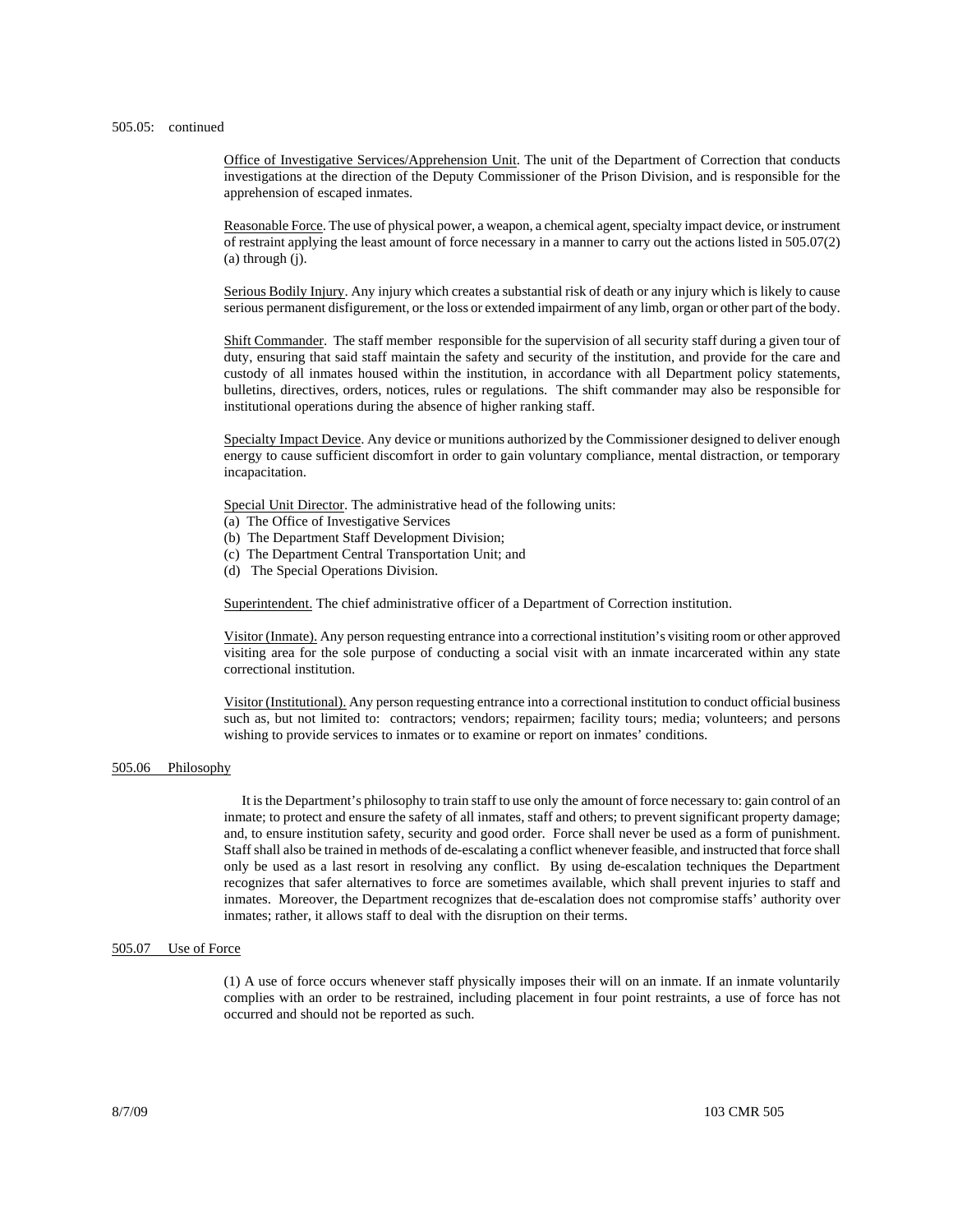#### 505.07: continued

- (2) An employee may use reasonable force when it is necessary to:
	- (a) prevent the commission of a felony, including escape;
	- (b) prevent an act which could result in death or serious bodily injury to himself/herself or another person;
	- (c) defend himself/herself or another against a physical assault;
	- (d) prevent significant damage to property;
	- (e) prevent or control a riot or disturbance;
	- (f) move an inmate who has refused a proper order by an employee;
	- (g) apprehend an escaped inmate;
	- (h) conduct the search of an inmate who has refused a proper order by an employee to submit to said search;
	- (i) preserve the overall order and security of the institution; and
	- (j) preserve the safety of any employee, inmate, or visitor.

(3) There are two types of use of force, spontaneous and planned.

(a) A spontaneous use of force occurs whenever there is an immediate need to control or restrain a person for the protection and safety of all concerned*, e.g*. when the inmate is participating in self harm, for self-defense or the protection of another who is at risk of imminent harm, to prevent an escape, or to prevent property damage which compromises institution safety.

 When a spontaneous use of force occurs, staff may defend themselves using a number of techniques illustrated by a Pyramid of Force (Standard Operating Procedure available at http://www.mass.gov/doc/policy, and at each inmate library attached to 103 CMR 505.00: *Use of Force*).

(b) A planned use of force occurs when the level of threat by the inmate is not immediate, *e.g.,* refusal to be put in restraints and exit a cell, threatening behavior, possession of a weapon, and property damage. There is time to activate a team, suit up in full extraction gear, and brief team members on strategy to be used. Every attempt should be made to diffuse the situation prior to a planned use of force.

(c) Whenever possible, any staff member involved in a spontaneous or planned use of force that results in injury to the staff member shall remove himself/herself from the situation as soon as possible. It is the responsibility of the team leader or any supervisory personnel to remove a staff member from continued involvement in a use of force when that staff member has been injured, whenever possible.

(4) Prior to using force, to the extent that it is practicable, staff shall attempt to de-escalate the situation in hopes of eliminating the need for force.

(5) Whenever a disruptive inmate's inability to communicate in English hinders attempts to de-escalate the conflict, if at all possible, a staff person fluent in the language of the inmate should be utilized.

# 505.08 Prohibitions on the Use of Force

(1) An employee shall not use or permit the use of excessive force. It is the responsibility of an employee who witnesses an excessive use of force to report any such force to a supervisor.

(2) An employee shall not use or permit the use of force as punishment or discipline.

#### 505.09 Emergency Entry of Cell Procedure

The following procedures are to be utilized for an emergency entrance of a cell within a special management unit, or any other unit as deemed appropriate by a superintendent, when time is of the essence, due to a medical or other emergency. These emergencies consist of an inmate who appears to be in distress within a cell and/or when an inmate is physically harming himself/herself.

(1) An Emergency Response shall be initiated.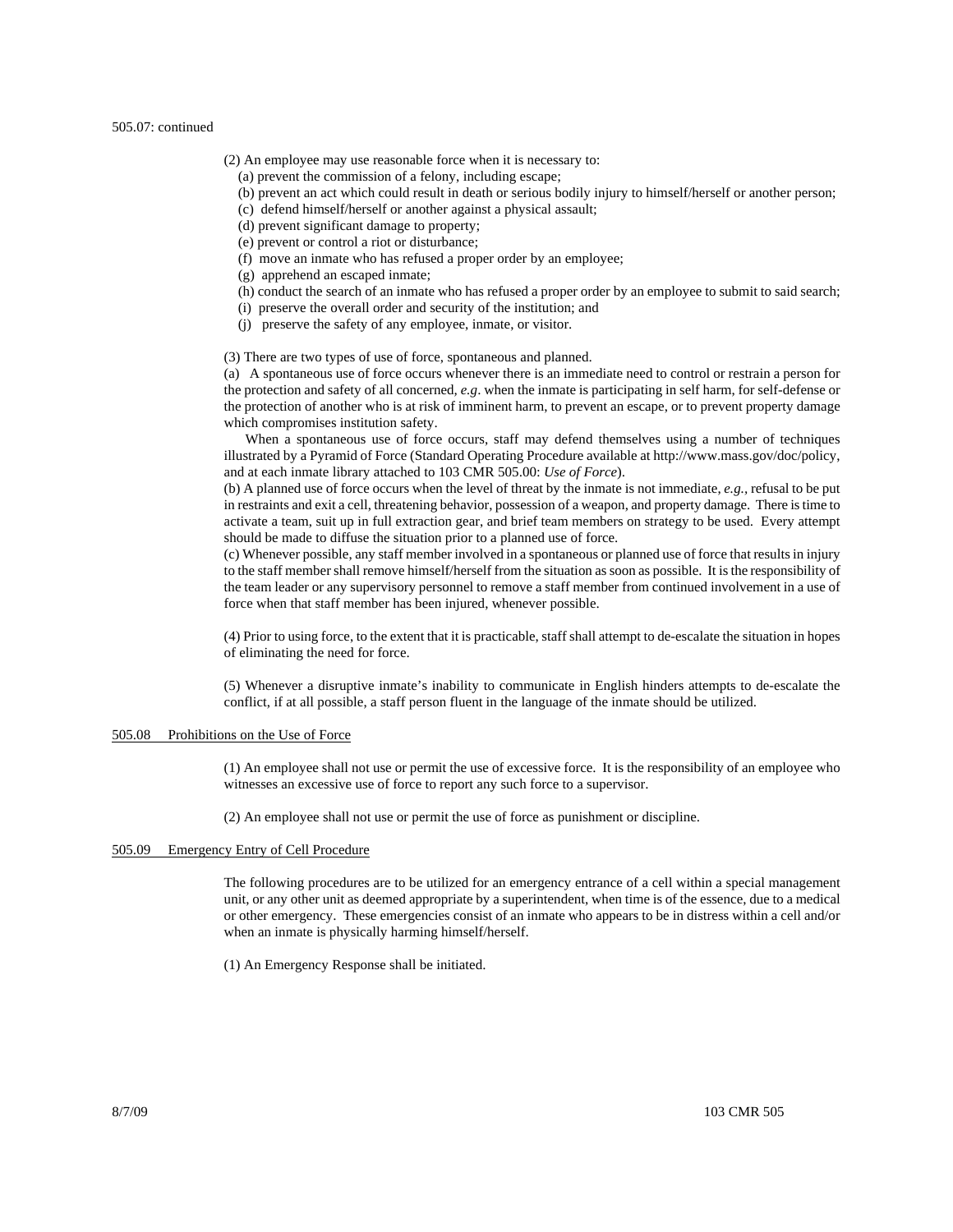#### 505.09: continued

(2) Evaluate the cell and the condition of the inmate.

(3) If the window of the cell door is covered, make an effort to see in the cell, using any technology available.

(4) In order to determine whether it is safe to enter the cell, staff on site shall report to supervisory staff their observations of all available information, including but not limited to the presence of a visible weapon. The shift commander shall make the final decision to conduct an emergency entry into the cell.

(5) When the decision to enter a cell has been made by the shift commander, there shall be at least three staff members present when the door opens. One of these staff members shall be of supervising rank, if possible.

(6) Each institution shall place intervention carts throughout the facility. The superintendent or designee shall determine the location of the intervention carts, taking into consideration where uses of force are most likely to occur. Each intervention cart shall include a minimum amount of extraction equipment, including a poly captor shield, three vests, three pair of gloves and three helmets. During an emergency entrance of cell procedure, if staff members are unable to suit up in extraction equipment, they may utilize any equipment contained in the intervention cart. A shield shall be utilized during an emergency entrance of cell procedure, if possible.

(7) In an effort to maintain safety, staff shall proceed with extreme caution when conducting an emergency entry of a cell, especially when there is a visible weapon.

# 505.10 Requirements Governing the Use of Chemical Agents

(1) Only those chemical agents approved in writing by the Commissioner are authorized for use.

(2) Chemical agents shall not be used in state institutions without the prior authorization of the superintendent, or in the absence of the superintendent, a designee. Where the timely authorization of the superintendent or designee cannot be obtained and the failure of an employee to act would constitute a risk to the employee, inmates or others; the shift commander shall have the authorization to approve the use of chemical agents. All authorizations noted in 103 CMR 505.10(2) shall be documented in writing after the incident and within the time limits of 103 CMR 505.13 (1).

(3) When time and circumstances permit, before the use of chemical agents, the Medical Director or designee, shall review the inmate's medical file to determine if any medical contraindications exist in using chemical agents. After the review, the Medical Director shall complete and sign the "Use of Chemical Agents" form (available at http://www.mass.gov/doc/policy and at each inmate library attached to 103 CMR 505.00: *Use of Force*). Inmates in adjacent cells shall also be checked for contraindications. If necessary, the inmate(s) shall be moved to a non-affected area before chemical agents are used unless an emergency exists requiring the immediate use of chemical agents.

(4) Chemical agents shall not be used as punishment.

(5) Chemical agents shall only be used by employees trained and certified in their proper use, and only after a clear verbal warning has been conveyed to the inmate that he/she needs to comply with the order, unless an emergency exists that requires the immediate application of chemical agents to prevent injury to staff or inmates or property damage which may compromise institutional safety.

(6) Chemical agents shall only be used following the manufacturer's recommendations and in compliance with the training program plan as approved by the Commissioner.

(7) Decontamination of contaminated areas(s) shall be in accordance with the manufacturer's recommendations and in compliance with the training program plan as approved by the Commissioner.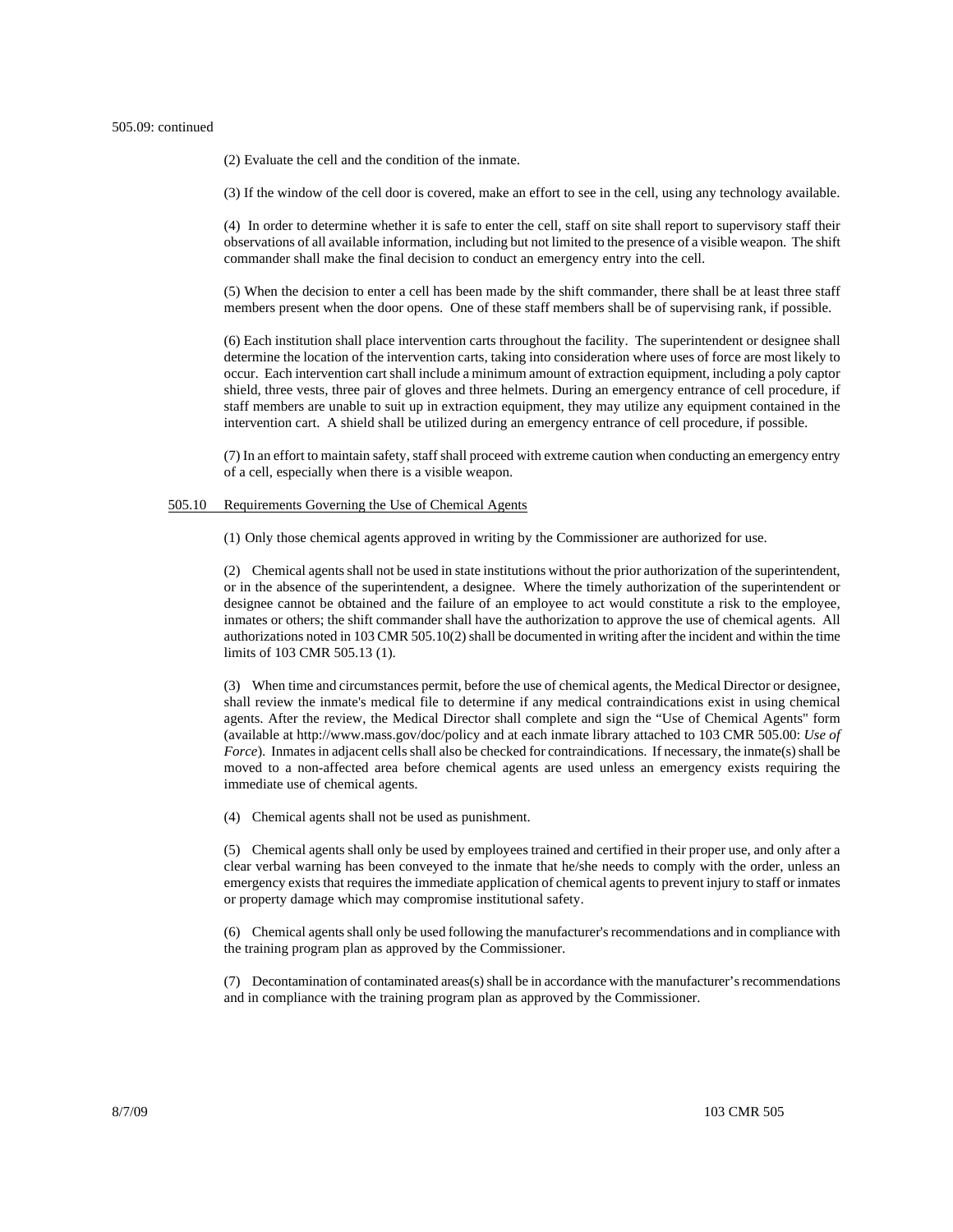(8) The use of chemical agents shall be considered a use of force. The reporting requirements of 103 CMR 505.13 shall be followed.

(9) Following the application of chemical agents, the Deputy Commissioner of the Prison Division or a designee shall be notified by normally acceptable means of communication as soon as possible.

### 505.11 Requirements Governing the Use of Instruments of Restraint

(1) Only instruments of restraint approved by the Commissioner and issued by the Department shall be used. Gags are not authorized as instruments of restraint and their use is a violation of 103 CMR 505.00.

(2) Instruments of restraint shall not be used as punishment.

(3) The following uses of instruments of restraint shall not be considered to be a use of force:

- (a) during the transportation of inmates;
- (b) routine movement of inmates from one point to another within a correctional institution; and;
- 
- (c) application of restraints, including four point restraints, on an inmate who voluntarily complies with being restrained. Although a use of force has not occurred if an inmate voluntarily complied with a directive to be restrained, the superintendent must document each instance by utilizing the Use of Force Four Point Restraint Checklist, the Four Point Restraint Medical Examination Checklist, the Observation Check Sheet as well as the Mental Health Review, each is available at http://www.mass.gov/doc/policy, and at each inmate library attached to 103 CMR 505.00: *Use of Force*.

(4) Except as described in 103 CMR 505.11 (3) (a) and (b), instruments of restraint shall only be used when all other reasonable methods of control have been considered and deemed inappropriate. The shift commander may authorize the use of restraint for up to two hours, but must contact the superintendent, or in the absence of the superintendent, a designee, by normally accepted means of communication as soon as possible to gain documented approval for continued use of instruments of restraint beyond two hours. In all other cases, the superintendent, or in the absence of the superintendent, a designee, must authorize the use of restraints prior to their application. This includes inmates who voluntarily comply with orders to be restrained.

(5) Instruments of restraint shall only be used by employees trained in their proper use. Such training shall be documented.

(6) Instruments of restraint used for purposes other than as described in 103 CMR 505.11 (3)(a) and (b) shall only be used until the restrained inmate has exhibited through actions or statements that he/she will not resume the conduct which resulted in the decision to use instruments of restraint. This includes inmates who voluntarily comply with being restrained. In no event shall an inmate be restrained beyond an eight hour period without the documented review by a member of the mental health staff. This also includes inmates who willingly agreed to be restrained. Such a review shall occur at the end of each eight hour period. The superintendent shall notify the appropriate Assistant Deputy Commissioner immediately if an inmate is to be restrained longer than eight hours.

(7) All restrained inmates, except those restrained under 103 CMR 505.11 (3) (a) and (b), shall be examined by a member of the Institution's medical staff at regular and frequent intervals. Except in unusual circumstances, intervals shall not be greater than two hours in duration. Any examination pursuant to this section shall be documented. This does not include inmates restrained at the Lemuel Shattuck Hospital Outpatient Department for medical treatment.

(8) At no time shall an inmate under restraint be out of the constant visual observation of staff.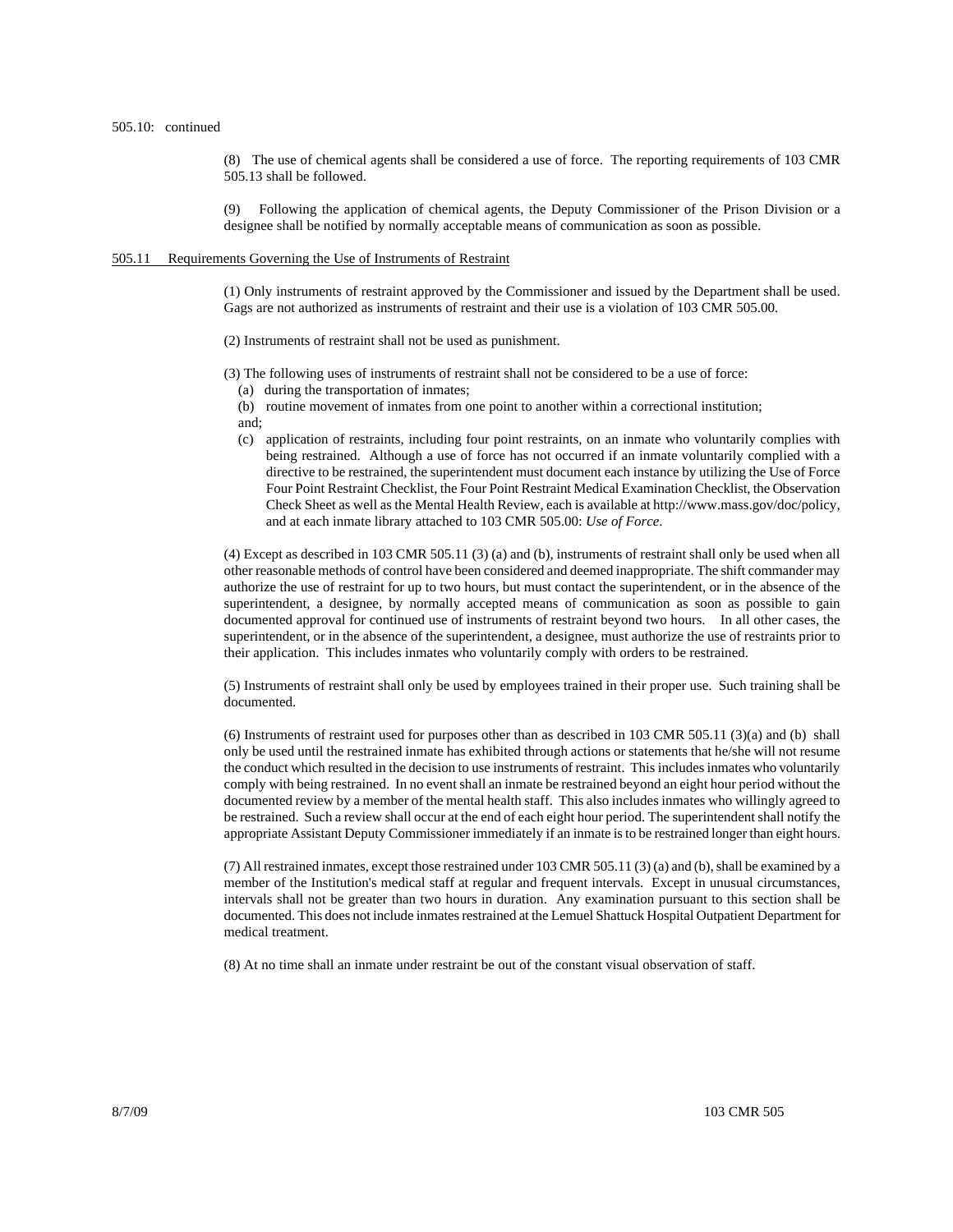#### 505.11: continued

(9) The application of instruments of restraint shall be such that it provides the least amount of physical restraint necessary for the situation. This may include the use of handcuffs, waist chain or leg restraints, separately or in combination.

(10) At no time shall handcuffs or waist chains be connected together with leg restraints.

(11) If four-point restraints are authorized by the superintendent, or a designee, or the shift commander as allowed by 505.11(4), the appropriate Assistant Deputy Commissioner shall be notified immediately. In those instances where the use of four-point restraints have been ordered as medically necessary by a member of the medical or mental health staff, the Director of Mental Health Services, or a designee, shall be notified during business hours. Such notifications shall be made within two hours of an inmate being placed in four-point restraints, be documented, and shall include but not be limited to:

(a) inmate's name and commitment number;

- (b) reason for placing the inmate in four-point restraint;
- (c) time placed in restraints;
- (d) what other actions were taken or considered before placing the inmate in four-point restraints; and
- (e) four-point restraints are being used in cases involving self-mutilation or attempted self-mutilation, the expected time of examination by mental health staff.

(12) The use of instruments of restraint except when used as described in 103 CMR 505.11 (3) (a) and (b), is a use of force and the reporting requirements of 103 CMR 505.13 shall be adhered to.

# 505.12 Requirements Governing the Use of Firearms

(1) An employee qualified to use a firearm may use a firearm only as a last resort when all other means have been attempted or it is reasonable to believe that they would be ineffective, and only in the following situations:

(a) to prevent an act which is likely to create an imminent risk of death or serious bodily injury to the employee or another person.

(b) to prevent an escape of an inmate whom the employee reasonably believes to be a convicted felon and the use of force does not pose a risk of harm to innocent persons.

- (c) to carry out the arrest of an escaped inmate on a charge of escape as defined by M.G.L. c. 268, §. 16, but only if:
	- 1. the employee holds a valid special state police commission pursuant to M.G.L. 127, §. 127;
	- 2. the employee reasonably believes that the use of firearms creates no substantial risk of injury to innocent persons; and,
	- 3. the employee reasonably believes that there is substantial risk that the escaped inmate will cause death or serious bodily injury if the apprehension is delayed.

(2) Firearms shall not be used without the prior authorization of the Commissioner, or a designee; the superintendent, or a designee; the special unit director, or a designee; unless an emergency exists requiring the immediate use of firearms.

(3) There may be rare situations where an employee will have to use a firearm without prior authorization. In this situation, the employee should notify the superintendent, special unit director, or a designee immediately afterwards using the quickest mode of communication available. The superintendent, special unit director, or a designee shall then immediately notify the appropriate Assistant Deputy Commissioner and the Deputy Commissioner of the Prison Division via the fastest means available. Any such use of a firearm shall be strictly reviewed to determine if:

(a) it was not possible to get timely authorization; and,

(b) it was reasonable for the employee to believe that an emergency existed requiring the immediate use of a firearm to prevent death, serious bodily injury or escape of a convicted felon as described in 103 CMR 505.12 (1) (B).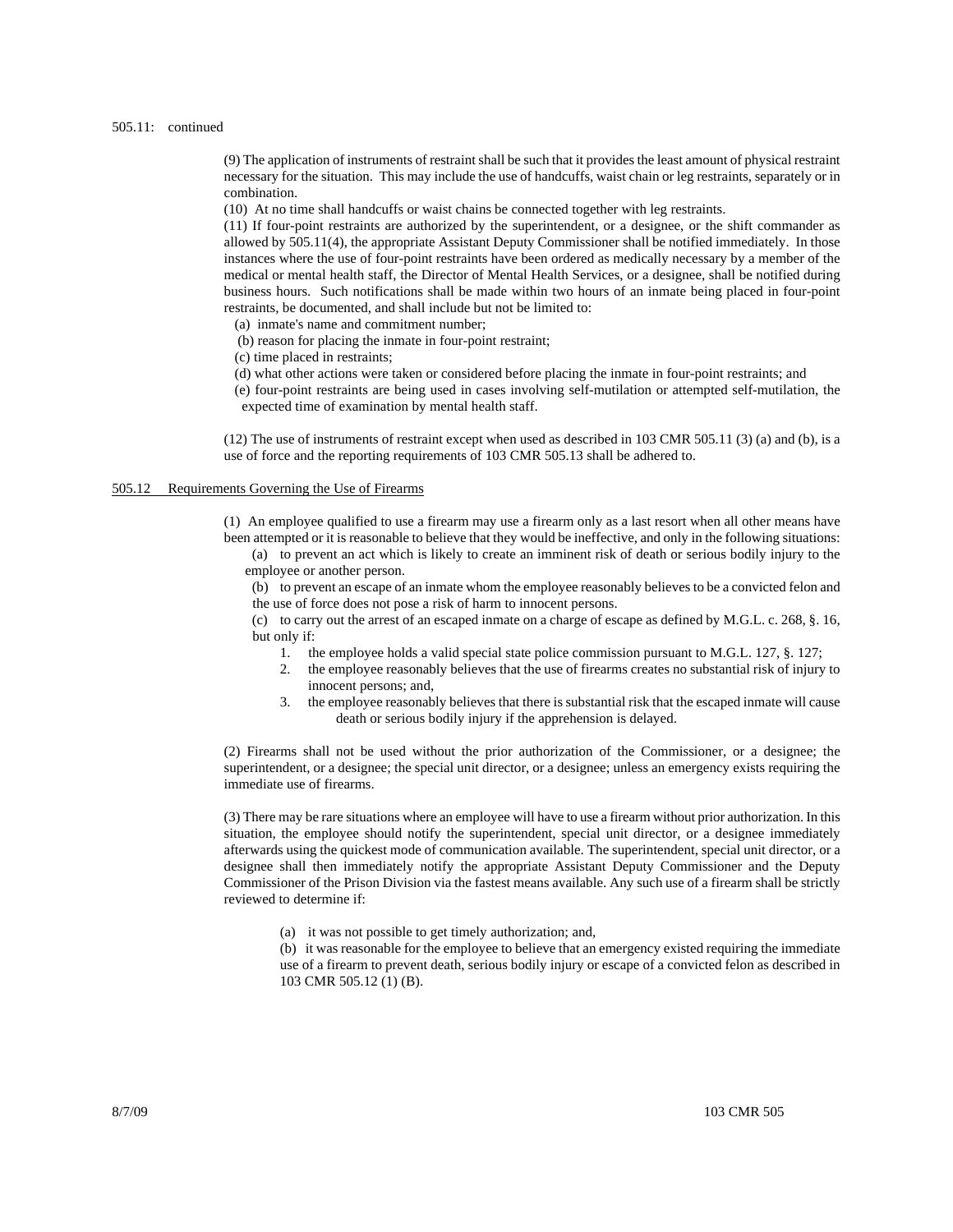(4) Anyone who is injured as a result of the discharge of a firearm shall receive immediate medical care. Such care shall be documented.

(5) Except in emergency situations, firearms are prohibited in minimum and pre-release institutions. Firearms shall not be used to prevent escapes from minimum or pre-release institutions. Nor shall firearms be used to prevent escapes of individuals recognized and known to be a civil commitment to the Bridgewater State Hospital, the Treatment Center at the Bridgewater Complex, the Massachusetts Alcohol and Substance Abuse Center, or detainees committed to MCI-Framingham under pre-trial or civil commitment status, except when necessary to prevent an act which is likely to create an imminent risk of death or serious bodily injury to the employee or another person.

## 505.13 Reporting Requirements for the Use of Force

(1) After an employee uses force, the superintendent, or a designee, or the special unit director, or a designee shall be notified immediately. In addition, the employee as soon as possible, and in no event later than the end of the employee's tour of duty, unless otherwise authorized by the superintendent or Special Unit Director, shall submit a written report to the superintendent, or the Special Unit Director.

- The report shall include:
- (a) An accounting of the events leading up to the use of force;
- (b) A precise description of the incident and the reasons for employing force;
- (c) A description of the type of force used, and how it was used;
- (d) A description of the injuries suffered, if any, and the treatment given, if known, along with attached photographs, if any, and;
- (e) A list of all participants and witnesses to the incident who are known by the reporting officer.

(2) The superintendent or Special Unit Director shall also require a written report containing matters listed in 505.13(1) (a) through (e), from any employee who witnessed the use of force.

(3) All use of force incidents as well as any corresponding videotapes shall be reviewed by the superintendent or a special unit director or designee within five business days. The designee for the superintendent shall be either a Deputy Superintendent or Director of Security. If there is an injury to staff or inmate during a use of force, any corresponding tape should be reviewed by the superintendent or designee within two business days. This process shall include a review by the superintendent or a special unit director of all video/audio tapes, and the completed written reports. Any inappropriate behavior discovered during this review shall be reported immediately to the respective Assistant Deputy Commissioner and documented. In the case of a special unit director, the matter shall be referred to his/her supervisor. An intake for a formal investigation shall be submitted through the Office of Investigative Services if this review documents any serious staff misconduct. In the event of a spontaneous use of force, the superintendent shall insure that any corresponding video recordings of the event be downloaded by Inner Perimeter Security personnel by the end of the respective shift.

(4) Whenever the death of an inmate occurs as a result of a use of force, the superintendent or special unit director shall immediately notify the Commissioner through the quickest mode of communication available and the District Attorney's Office responsible for the institution or location where the death occurred.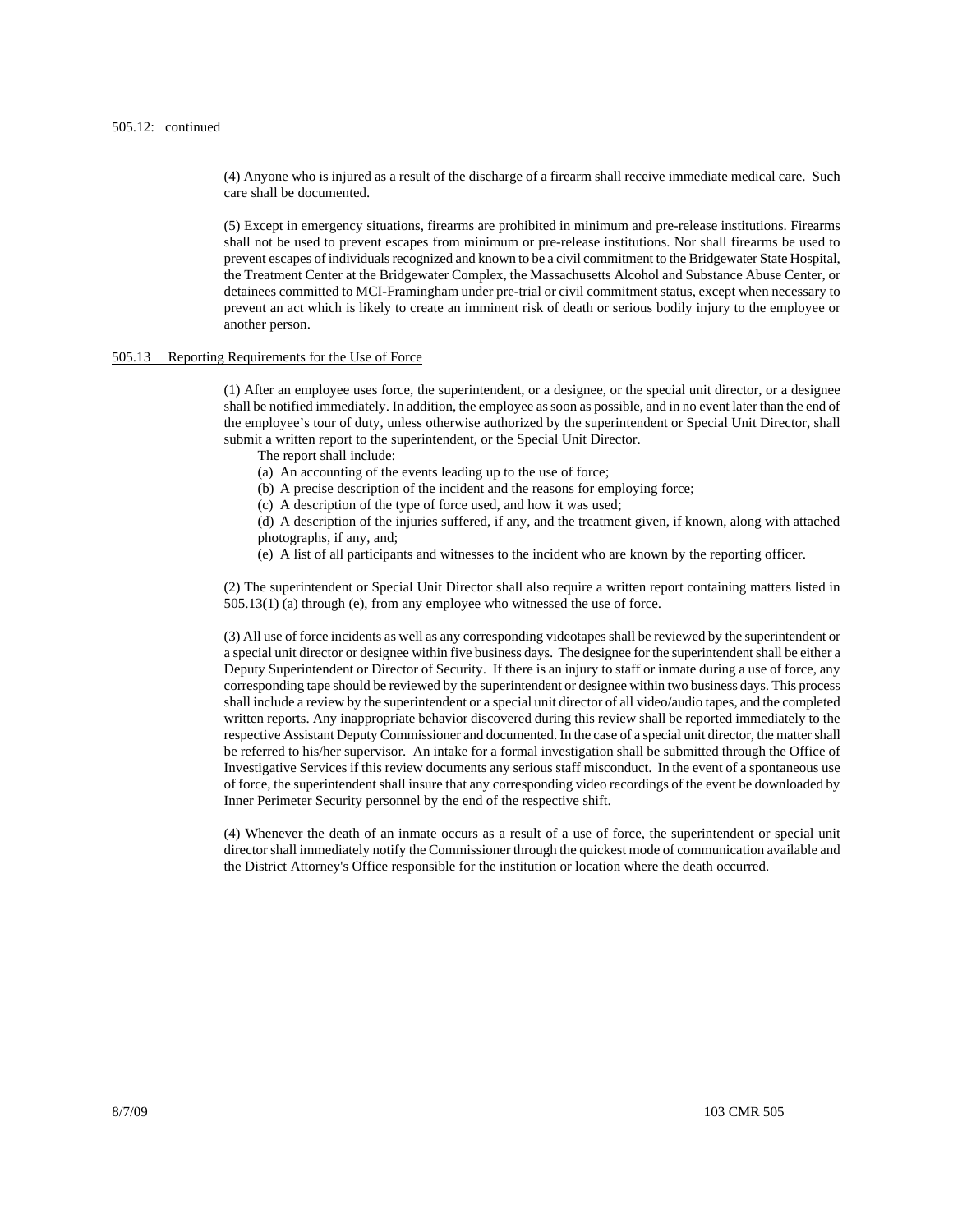## 505.13: Continued

(5) A copy of the report described in 103 CMR 505.13 (1), and a completed Use of Force Reporting form 505-1 (available at http://www.mass.gov/doc/policy, and at each inmate library attached to 103 CMR 505.00: *Use of Force*) shall be submitted to the Director of the Special Operations Division, by the superintendent or special unit director within 20 business days from the time of the incident. In addition, the superintendent shall include a cover letter to the Director of Special Operations Division with a brief description of the use of force, along with any findings and corrective action he/she has taken. In the case where the staff reporting to the Director of Special Operations is involved with reporting a use of force, the package shall be submitted to the Deputy Commissioner of Administration. In the event additional time is required, the superintendent or Special Unit Director shall seek written approval from the Commissioner. The request to the Commissioner for additional time shall state the reason(s) for the delay and the expected time of completion. The Director of the Special Operations Division shall review the reports and may request additional information or may submit an intake to the Office of Investigative Services for official investigation.

(6)The Director of the Special Operations Division shall conduct an analysis of all uses of force, which occur within the Department. Each quarter the Director of the Special Operations Division shall submit written findings to the Commissioner, detailing the number of uses of force conducted, as well as a synopsis of established performance measures.

#### 505.14 Debriefing

(1) The shift commander and the team leader should schedule a debriefing for all staff members involved in the use of force by the end of the shift, including the intervention specialist. If this is not possible, the superintendent should make every effort to assemble those involved in the use of force for some method of debriefing as soon as possible.

(2) After staff members involved in a planned or spontaneous use of force have written their reports, as part of a debriefing, they shall have the opportunity to review the videotape with the shift commander and/or team leader in order to critique their performance.

 If information is learned from reviewing the videotape that was not included in a report, an addendum to the report shall be written and submitted.

(3) A summary of the debriefing, with any corresponding recommendations of corrective action (if applicable), including training, should be submitted to the superintendent by the shift commander within 48 hours of the debriefing. This information shall be included in the submission of the Use of Force Reporting form 505-1 (available at http://www.mass.gov/doc/policy, and at each inmate library attached to the 103 CMR 505.00: *Use of Force*).

### 505.15 Medical Treatment

(1)Medical staff shall examine any inmate involved in a use of force as soon as possible. This examination and any treatment performed shall be documented.

(2) Any person injured during a use of force shall be examined as soon as possible by a medical staff member. Such care or treatment shall be documented.

(3)Any inmate refusals of medical examinations or treatment shall be made directly to medical staff and documented by medical staff.

### 505.16 Sanctions for Violation of 103 CMR 505.00

 Any employee who violates or permits the violation of 103 CMR 505.00 or who fails to report any violation or suspected violation of 103 CMR 505.00 shall be subject to disciplinary action up to and including termination.